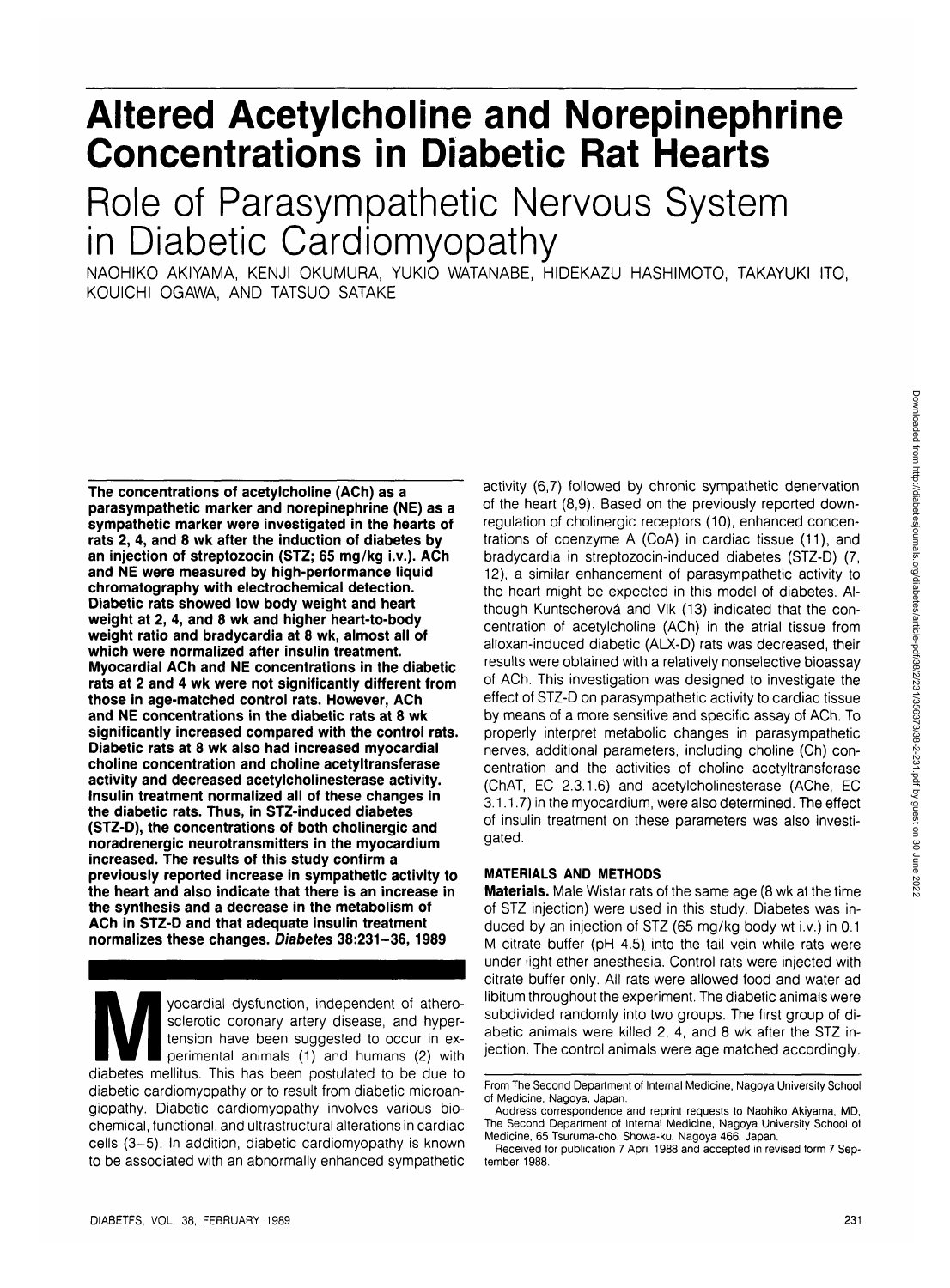## ACETYLCHOLINE IN DIABETIC RAT HEARTS

The animals in the second group received injections of 3 U protamine zinc insulin s.c. daily for the last 4 wk before being killed at 8 wk. Insulin was given at  $\sim$ 1700 daily. Heart rate and systolic blood pressure were measured by the tail-cuff method in all rats before death. After the administration of anesthesia, the heart was excised and divided rapidly into five portions in chilled saline: right atrium (RA), left atrium (LA), right ventricle (RV), left ventricle (LV), and interventricular septum (IVS). Each portion was frozen immediately in liquid  $N_2$  and stored at  $-70^{\circ}$ C until assay. Plasma samples were collected at the time of death and analyzed for glucose by the glucose oxidase method and for insulin and circulating thyroid hormone triiodothyronine (T3) by radioimmunoassay.

**Tissue preparation.** The procedure for sample preparation from heart tissue was essentially the same as that described for brain tissue (14,15) and for heart tissue (16). Each portion was weighed and homogenized in 3 ml of 1 N formic acidacetone (vol/vol 15:85) containing 2 nmol ethylhomocholine (EHC) as an internal standard for ACh and Ch and 2 nmol 3,4-dihydroxybenzylamine as an internal standard for norepinephrine (NE). The homogenate was centrifuged at 20,000  $\times$  g for 15 min at 0°C. After removing the supernatant lipid with the diethyl ether, the aqueous phase was divided into two portions, one for the NE assay and the other for the ACh and Ch assay. Each portion was evaporated at 40°C under N2. The extract for the NE assay was dissolved in 100  $\mu$ l of 0.1 N HCI, and 20  $\mu$ l of an aliquot was applied to a high-performance liquid chromatography with electrochemical detection (HPLC-ECD).

The extracts for ACh and Ch assay were dissolved in 200  $\mu$ l of water and added to 50  $\mu$ l of 1 mM tetraethylammonium and 20  $\mu$ I KI-I<sub>2</sub> solution (2 g KI and 1.8 g I<sub>2</sub> dissolved in 10 ml water). The quaternary compounds were precipitated by centrifugation at 2000  $\times$  g for 10 min. The precipitate was then dissolved in 2 ml acetonitrile, and AGI-X8 anion-exchange resin (Bio-Rad, Richmond, CA) was added to convert the periodides of the quaternary compounds to chlorides. After centrifugation at 2000  $\times$  g for 5 min, the supernatant was evaporated under  $N_2$ . The extracts were dissolved in 100  $\mu$ l water, and 20  $\mu$ l of samples was applied to the HPLC system.

**ACh and Ch quantification.** A recently developed HPLC-ECD was used for the determination of ACh and Ch (15,16). A modification of Potter et al.'s method (14), with an immobilized enzyme column as a postcolumn reactor, was used for the quantification of ACh and Ch in rat heart. Because Brown and Salata (17) reported that cardiac ACh and Ch were stable after death, microwave irradiation, which stabilizes such components, was not used. The HPLC system comprised L-5000 and RP-203 pumps, a Rheodyne 7125 injector with a 100- $\mu$ I sample loop (Berkeley, CA), a Yanapak ODS-AP precolumn, a Yanapak ODS-A reversephase column (4.6  $\times$  250 mm), and an Enzympak ACh (immobilized-enzyme column). Except for the injector, all HPLC units were from Yanaco (Kyoto, Japan).

The hydrogen peptide converted from ACh, Ch, and EHC was detected by an ECD cell equipped with a platinum electrode set to the potential  $+0.45$  V against an Ag/AgCI reference electrode (VMD 501, Yanaco). The recorder was a Chromatocorder 11 (SIC, Tokyo).

**NE quantification.** The NE assay was conducted by means of the HPLC-ECD (pump unit: model L-2000, analytical column: Yanapak ODS-T, detector cell: VMD 101; Yanaco) as described previously (16).

**ChAT quantification.** The assay for ChAT activity was almost the same as that reported by Kaneda and Nagatsu (18). The enzyme solution for the measurement of ChAT activity was obtained from frozen RA by homogenization in 12.5 ml of 25 mM sodium phosphate buffer (pH 7.4) per gram wet weight, by means of a Teflon homogenizer, followed by centrifugation at 20,000  $\times$  g for 60 min at 4°C. The supernatant was used as an enzyme solution. To distinguish between the activities of ChAT and carnitine acetyltransferase (EC 2.3.1.7), 2  $\mu$ M bromoacetylcholine was used to inhibit ChAT (19). The standard incubation mixture was the same as that reported by Kaneda and Nagatsu (18). Incubation was carried out at 37°C for 20 min, and the reaction was stopped with 50  $\mu$  of 1 M perchloric acid in an ice bath. After 10 min, 10  $\mu$ I of 0.5 mM EHC in 0.01 M hydrochloric acid was added as an internal standard. Then, the reaction mixture was centrifuged at 1600  $\times$  g for 10 min at 4°C, and 10  $\mu$ I of the supernatant was applied to the HPLC system. The ChAT activity was expressed as the rate of the formation of ACh during the incubation. The protein in tissue suspension was determined by the method of Lowry et al. (19a).

**AChe quantification.** The assay for AChe activity was similar to that reported by Kaneda et al. (20). The enzyme solution for the measurement of AChe activity was prepared from frozen RA by homogenization in 12 ml of 25 mM potassium

| TABLE 1                                         |  |
|-------------------------------------------------|--|
| General characteristics of experimental animals |  |

|                                 | 2 wk             |                              | 4 wk             |                              | 8 wk             |                              |                             |
|---------------------------------|------------------|------------------------------|------------------|------------------------------|------------------|------------------------------|-----------------------------|
|                                 | Control          | <b>Diabetic</b>              | Control          | Diabetic                     | Control          | <b>Diabetic</b>              | Diabetic + insulin          |
| Body weight (g)                 | $297.5 \pm 8.7$  | $250.8 \pm 8.1^{\circ}$      | $349.3 \pm 8.3$  | $237.8 \pm 18.4^*$           | $493.8 \pm 19.0$ | $295.6 \pm 9.7^*$            | $425.8 \pm 23.6$ † $\pm$    |
| Heart weight (g)                | $0.85 \pm 0.02$  | $0.72 \pm 0.03$ <sup>*</sup> | $0.96 \pm 0.03$  | $0.66 \pm 0.05$ <sup>*</sup> | $1.22 \pm 0.06$  | $0.84 \pm 0.03$ <sup>*</sup> | $1.12 \pm 0.05$             |
| Heart weight:body weight (mg:g) | $2.87 \pm 0.04$  | $2.88 \pm 0.10$              | $2.74 \pm 0.03$  | $2.79 \pm 0.06$              | $2.47 \pm 0.03$  | $2.84 \pm 0.03^*$            | $2.64 \pm 0.07$ † ‡         |
| Plasma glucose (mg/dl)          | $184.5 \pm 3.9$  | $440.3 \pm 27.7$             | $169.4 \pm 5.3$  | $605.6 \pm 18.1^*$           | $166.1 \pm 3.2$  | $608.9 \pm 23.5^*$           | $203.1 \pm 17.1$            |
| Plasma insulin (µU/ml)          | $16.7 \pm 1.8$   | $11.4 \pm 2.2$               | $16.1 \pm 0.7$   | $9.9 \pm 2.2$                | $19.1 \pm 1.6$   | $10.4 \pm 0.8^*$             | $54.1 \pm 2.5$ <sup>+</sup> |
| Plasma triiodothyronine (ng/dl) | $60.0 \pm 4.5$   | $41.7 \pm 3.1$ <sup>*</sup>  | $68.8 \pm 2.3$   | $48.3 \pm 3.1^*$             | $65.0 \pm 3.7$   | $41.3 \pm 4.4^*$             | $73.3 \pm 3.3$              |
| Systolic blood pressure (mmHg)  | $114.4 \pm 1.8$  | $113.8 \pm 2.0$              | $115.3 \pm 2.9$  | $113.9 \pm 2.3$              | $115.6 \pm 1.9$  | $114.3 \pm 2.5$              | $118.1 \pm 1.3$             |
| Heart rate (beats/min)          | $411.0 \pm 11.4$ | $395.1 \pm 8.3$              | $393.8 \pm 10.5$ | $378.0 \pm 8.5$              | $405.6 \pm 15.5$ | $341.9 \pm 6.1^*$            | $380.5 \pm 11.8$            |

Values are means  $\pm$  SE of 10-12 experiments.

 $*P < 0.01$  and  $\uparrow P < 0.05$  vs. corresponding control values.

 $\sharp P < .01$  and  $\S P < .05$  vs. age-matched diabetic animals.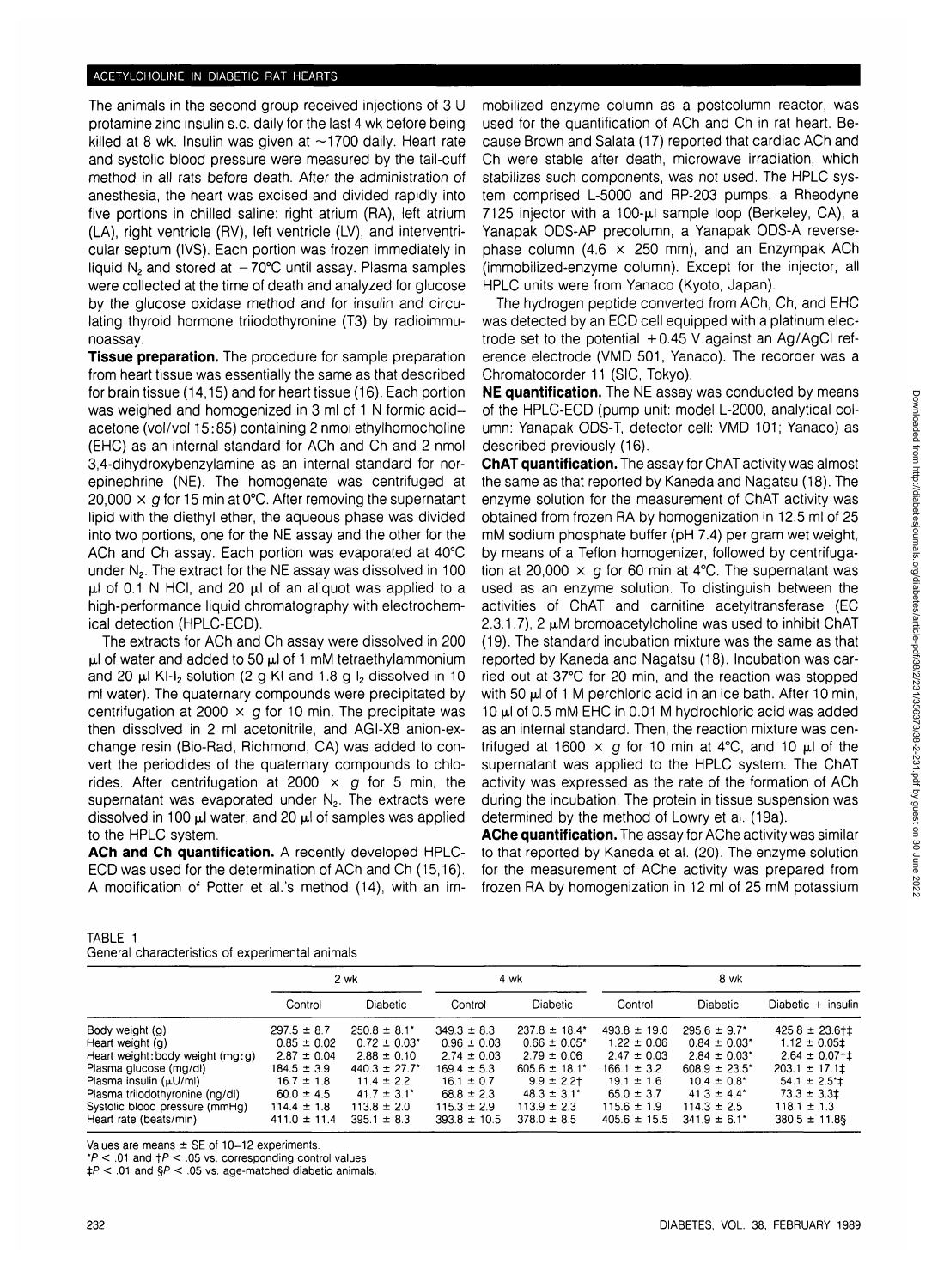## TABLE 2 Acetylcholine concentration in rat myocardium

|                                                                                             | 2 wk                                                                               |                                                                                    | 4 wk                                                                               |                                                                                    | 8 wk                                                                               |                                                                                                     |                                                                                       |
|---------------------------------------------------------------------------------------------|------------------------------------------------------------------------------------|------------------------------------------------------------------------------------|------------------------------------------------------------------------------------|------------------------------------------------------------------------------------|------------------------------------------------------------------------------------|-----------------------------------------------------------------------------------------------------|---------------------------------------------------------------------------------------|
|                                                                                             | Control                                                                            | <b>Diabetic</b>                                                                    | Control                                                                            | <b>Diabetic</b>                                                                    | Control                                                                            | <b>Diabetic</b>                                                                                     | Diabetic + insulin                                                                    |
| Right atrium<br>Left atrium<br>Right ventricle<br>Left ventricle<br>Interventricular septum | $20.9 \pm 0.7$<br>$6.1 \pm 0.4$<br>$2.9 \pm 0.3$<br>$1.4 \pm 0.1$<br>$1.7 \pm 0.2$ | $21.0 \pm 0.7$<br>$6.2 \pm 0.4$<br>$3.1 \pm 0.1$<br>$1.4 \pm 0.1$<br>$1.9 \pm 0.2$ | $21.0 \pm 1.4$<br>$6.4 \pm 0.3$<br>$3.2 \pm 0.2$<br>$1.4 \pm 0.1$<br>$1.8 \pm 0.1$ | $24.5 \pm 1.6$<br>$7.1 \pm 0.8$<br>$3.5 \pm 0.4$<br>$1.5 \pm 0.1$<br>$1.9 \pm 0.2$ | $20.2 \pm 1.1$<br>$6.3 \pm 0.9$<br>$3.0 \pm 0.1$<br>$1.4 \pm 0.1$<br>$1.8 \pm 0.1$ | $27.3 \pm 1.9$ <sup>*</sup><br>$8.7 \pm 0.5$<br>$3.8 \pm 0.2^*$<br>$1.8 \pm 0.2$ §<br>$1.9 \pm 0.1$ | $22.3 \pm 0.8$ t<br>$7.3 \pm 0.9$<br>$2.8 \pm 0.2$<br>$1.2 \pm 0.11$<br>$1.8 \pm 0.1$ |

Values are in nanomoles per gram wet weight and are means  $\pm$  SE of 10-12 experiments.

 $*P < .01$  and  $\$P < .05$  vs. corresponding control values.

 $tP < 0.05$  and  $tP < 0.01$  vs. age-matched diabetic animals.

phosphate buffer (pH 7.0) per gram wet weight. The homogenate was diluted 5 times with the same buffer and used as an enzyme solution. To distinguish between the activities of AChe and butyrylcholine esterase (EC 3.1.1.8),  $3 \mu M$  1.5bis (allyldimethylammoniumphenyl)-pentane-3-1 -dibromide (BW 284-C-51) was used to inhibit AChe (21). The standard incubation mixture was the same as that reported by Kaneda et al. (20). Incubation was carried out at 37°C for 15 min, and the reaction was stopped with 40  $\mu$ l of 5% metaphosphoric acid in an ice bath. After 10 min, 10  $\mu$ l of 2 mM EHC in water was added as an internal standard. Then, the reaction mixture was centrifuged at 1600  $\times$  g for 10 min at  $4^{\circ}$ C, and 10  $\mu$ I of the supernatant was applied to the HPLC system. The AChe activity was expressed as the rate of the formation of Ch during the incubation resulting from the enzymatic hydrolysis of ACh. The concentration of protein was determined by the method of Lowry et al. (19a).

**Statistical analyses.** All data are presented as means ± SE. For data comparison between the diabetic and the control groups, two-way analysis of variance (ANOVA) was carried out. When the Fvalue was significant, differences among the groups, including the insulin-treated diabetic group, were assessed by one-way ANOVA followed by Duncan's multiple-range test or Student's t test for unpaired data.

## **RESULTS**

**General characteristics of experimental animals.** Two, 4, and 8 wk after STZ injection, diabetic rats displayed significantly lower body and heart weights (Table 1). Elevated heart-to-body weight ratios and a decreased heart rate were observed in the 8-wk-diabetic rats but not in the 2- and 4 wk-diabetic rats. None of the diabetic rats showed any al-

| TABLE 3                                        |  |
|------------------------------------------------|--|
| Norepinephrine concentration in rat myocardium |  |

teration in blood pressure compared with the control rats. Diabetes in the STZ-injected animals was evident from elevated plasma glucose and depressed insulin levels in comparison with the control rats. Although these changes were almost normalized by insulin treatment, diabetic rats treated with insulin had a lower body weight and higher heart-tobody weight ratio than the control rats.

Insulin treatment maintained the plasma insulin at a high level. Experimental diabetes was accompanied by the depressed level of T3. This result is in agreement with the data from other studies in which a similar experimental protocol was used (6,7). Insulin treatment returned the plasma value of T3 to the control level.

**ACh concentration in heart.** The myocardial ACh concentration in both the diabetic and control rats was in the order of RA  $> LA$  > RV  $> IVS$  > LV at 2, 4, and 8 wk after the induction of diabetes (Table 2). The atrium had a higher concentration than the ventricle, and the right side showed a higher concentration than the left side. Insulin treatment did not alter the pattern of ACh distribution in the heart.

Two and 4 wk after STZ injection, the ACh concentration in diabetic rats did not significantly differ from that in the control rats. Eight weeks after STZ injection, ACh concentration in RA ( $P < .01$ ), RV ( $P < .01$ ), and LV ( $P < .05$ ) significantly increased in diabetic rats compared with concentrations in the control rats. Insulin treatment in the diabetic rats inhibited the increase in ACh concentration in these portions of the heart. There was no significant difference in ACh concentration in LA and IVS among the three groups at 8 wk.

**NE concentration in heart.** The myocardial NE concentration in both diabetic and control rats was in the order of

|                                           | 2 wk                           |                                | 4 wk                           |                                | 8 wk                           |                                               |                                 |  |
|-------------------------------------------|--------------------------------|--------------------------------|--------------------------------|--------------------------------|--------------------------------|-----------------------------------------------|---------------------------------|--|
|                                           | Control                        | <b>Diabetic</b>                | Control                        | <b>Diabetic</b>                | Control                        | <b>Diabetic</b>                               | Diabetic + insulin              |  |
| Right atrium                              | $18.7 \pm 0.8$                 | $20.8 \pm 1.6$                 | $19.9 \pm 1.2$                 | $20.9 \pm 1.3$                 | $18.0 \pm 0.8$                 | $25.7 \pm 1.5^*$                              | $19.8 \pm 0.6$                  |  |
| Left atrium<br>Right ventricle            | $8.3 \pm 0.6$<br>$6.2 \pm 0.5$ | $8.8 \pm 0.8$<br>$6.4 \pm 0.6$ | $8.6 \pm 0.4$<br>$6.5 \pm 0.3$ | $9.0 \pm 0.8$<br>$6.9 \pm 0.4$ | $8.6 \pm 0.4$<br>$6.7 \pm 0.4$ | $9.1 \pm 0.8$<br>$8.9 \pm 0.6^*$              | $8.3 \pm 0.6$<br>$7.0 \pm 0.4$  |  |
| Left ventricle<br>Interventricular septum | $4.8 \pm 0.4$<br>$3.8 \pm 0.2$ | $5.2 \pm 0.3$<br>$3.9 \pm 0.5$ | $4.8 \pm 0.4$<br>$4.1 \pm 0.1$ | $5.6 \pm 0.4$<br>$4.3 \pm 0.1$ | $4.4 \pm 0.3$<br>$3.7 \pm 0.3$ | $6.0 \pm 0.4$ <sup>*</sup><br>$5.5 \pm 0.2^*$ | $4.8 \pm 0.31$<br>$3.9 \pm 0.3$ |  |

Values are in nanomoles per gram wet weight and are means  $\pm$  SE of 10-12 experiments.

 $*P < .01$  vs. corresponding control values.

 $\uparrow$ P < .01 and  $\downarrow$ P < .05 vs. age-matched diabetic animals.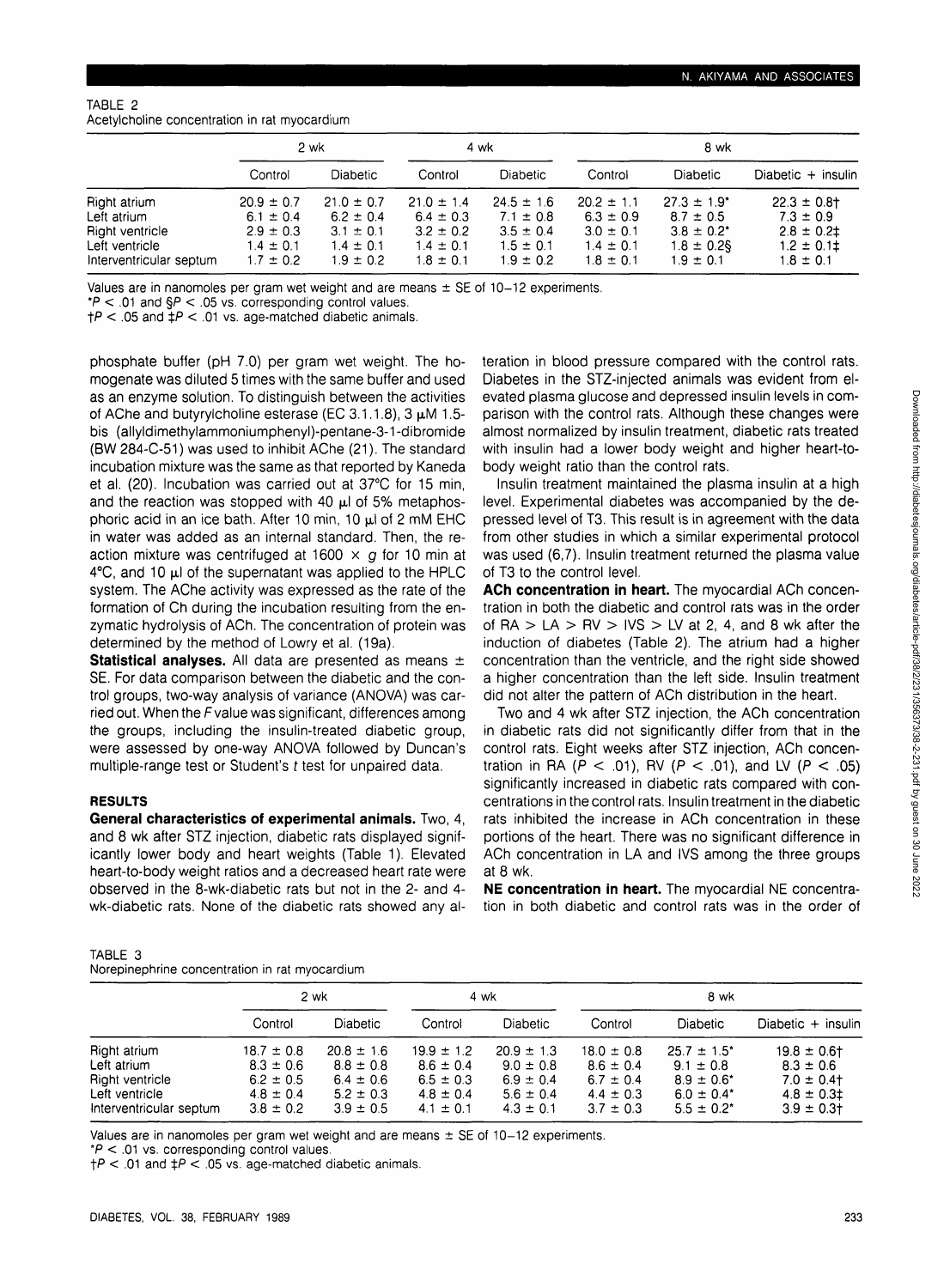#### **ACETYLCHOLINE IN DIABETIC RAT HEARTS**



**FIG. 1. Choline acetyltransferase (ChAT) activity in right atrium from control (open bars), diabetic (hatched bars), and diabetic rats treated with insulin (stippled bar) 2, 4, and 8 wk after streptozocin injection. Each bar represents mean ± SE of 10-12 experiments. \*P < .05.**

 $RA > LA > RV > LV > IV$  at 2, 4, and 8 wk after the induction of diabetes (Table 3). This result is nearly the same as the ACh distribution in the heart. Insulin treatment also did not change the pattern of NE distribution in the heart.

Two and 4 wk after STZ injection, the NE concentration in diabetic rats was not significantly different from that in the control rats. Eight weeks after STZ injection, the NE concentration in RA ( $P < .01$ ), RV ( $P < .01$ ), LV ( $P < .01$ ), and IVS ( $P < .01$ ) was significantly higher in diabetic rats than in the control rats. Insulin treatment in the diabetic rats inhibited the increase in NE concentration in these portions. There was no significant difference in NE concentration in LA among the three groups at 8 wk.

**ChAT activity in RA.** Two and 4 wk after STZ injection, ChAT activity in the diabetic rats was not significantly different from that in the corresponding control rats (Fig. 1). However, 8 wk after STZ injection, ChAT activity in the diabetic rats  $(16.7 \pm 1.9 \text{ pmol} \cdot \text{min}^{-1} \cdot \text{mg}^{-1} \text{ protein})$  was significantly higher than that in the control rats (11.9  $\pm$  0.8 pmol  $\cdot$ min<sup>-1</sup> · mg<sup>-1</sup> protein). There was no significant difference in ChAT activity between insulin-treated diabetic (10.7  $\pm$  1.6  $pmol \cdot min^{-1} \cdot mg^{-1}$  protein) and age-matched control rats. **AChe activity in RA.** There was no significant difference in the AChe activity between diabetic and control rats 2 wk after the induction of diabetes (Fig. 2). The AChe activity in diabetic rats was  $4.3 \pm 0.4$  nmol  $\cdot$  min<sup>-1</sup>  $\cdot$  mg<sup>-1</sup> protein at 4 wk and 4.6  $\pm$  0.3 nmol  $\cdot$  min<sup>-1</sup>  $\cdot$  mg<sup>-1</sup> protein at 8 wk, which was significantly lower than the values from the corresponding control rats (7.4  $\pm$  0.5 and 6.9  $\pm$  0.2 nmol  $\cdot$ min<sup>-1</sup> · mg<sup>-1</sup> protein at 4 and 8 wk, respectively). Insulin treatment in the diabetic rats completely returned the AChe activity to the control level  $(6.5 \pm 0.3 \text{ nmol} \cdot \text{min}^{-1} \cdot \text{mq}^{-1})$ protein).

**Ch concentration in heart.** Two and 4 wk after STZ injection, there was no significant difference in Ch concentration between diabetic and control rats (Table 4). Eight weeks after STZ injection, the Ch concentration in the diabetic rats significantly increased in the RV ( $P < .05$ ), LV ( $P < .01$ ), and IVS ( $P < .01$ ) compared with that in the control rats. Insulin treatment in the diabetic rats decreased the Ch concentration to the control level.

## **DISCUSSION**

Biological assay (22), pyrolysis gas chromatography (23), and radioisotope assay (24) have been used for the measurement of ACh concentration. However, these methods are complicated and do not have a high sensitivity or specificity. In this study, we measured the ACh and Ch concentrations in rat myocardium by a modified method of Potter et al. (14), which is simple, specific, and sensitive for quantification. NE, ACh, and Ch were extracted from the same sample and detected by HPLC-ECD. We also applied HPLC-ECD for the measurement of ChAT and AChe activities in the diabetic rat heart.

Recently, Ganguly et al. (6,7) reported an increased cardiac concentration, turnover, release, uptake, synthesis, and metabolism of NE in chronic diabetic rats and indicated an increased sympathetic activity in diabetic myocardium. They also reported that these changes were normalized by insulin treatment. Our findings on NE concentration in the myocardium were similar to theirs.

Evaluation of the parasympathetic innervation of the heart contributes to our understanding of complex autonomic regulation of this organ in the normal status and how the control is altered in the pathological status. In this study, both ACh concentration and ChAT activity significantly increased in the diabetic rat heart 8 wk after STZ injection, which suggests the enhanced myocardial ACh synthesis in this model of diabetes. Insulin treatment prevented these changes as the increased sympathetic activity in diabetic myocardium was normalized by insulin treatment (6,7).

In contrast with our observations, Kuntscherová and Vlk (13) reported a decrease in atrial ACh concentration in ALX-D rats. Such an apparent discrepancy may be due to differences in the method applied for studying ACh con-



**FIG. 2. Acetylcholinesterase (AChe) activity in right atrium from control (open bars), diabetic (hatched bars), and diabetic rats treated with insulin (stippled bar) 2, 4, and 8 wk after streptozocin injection. Each bar represents mean ± SE of 10-12 experiments. "P < .01.**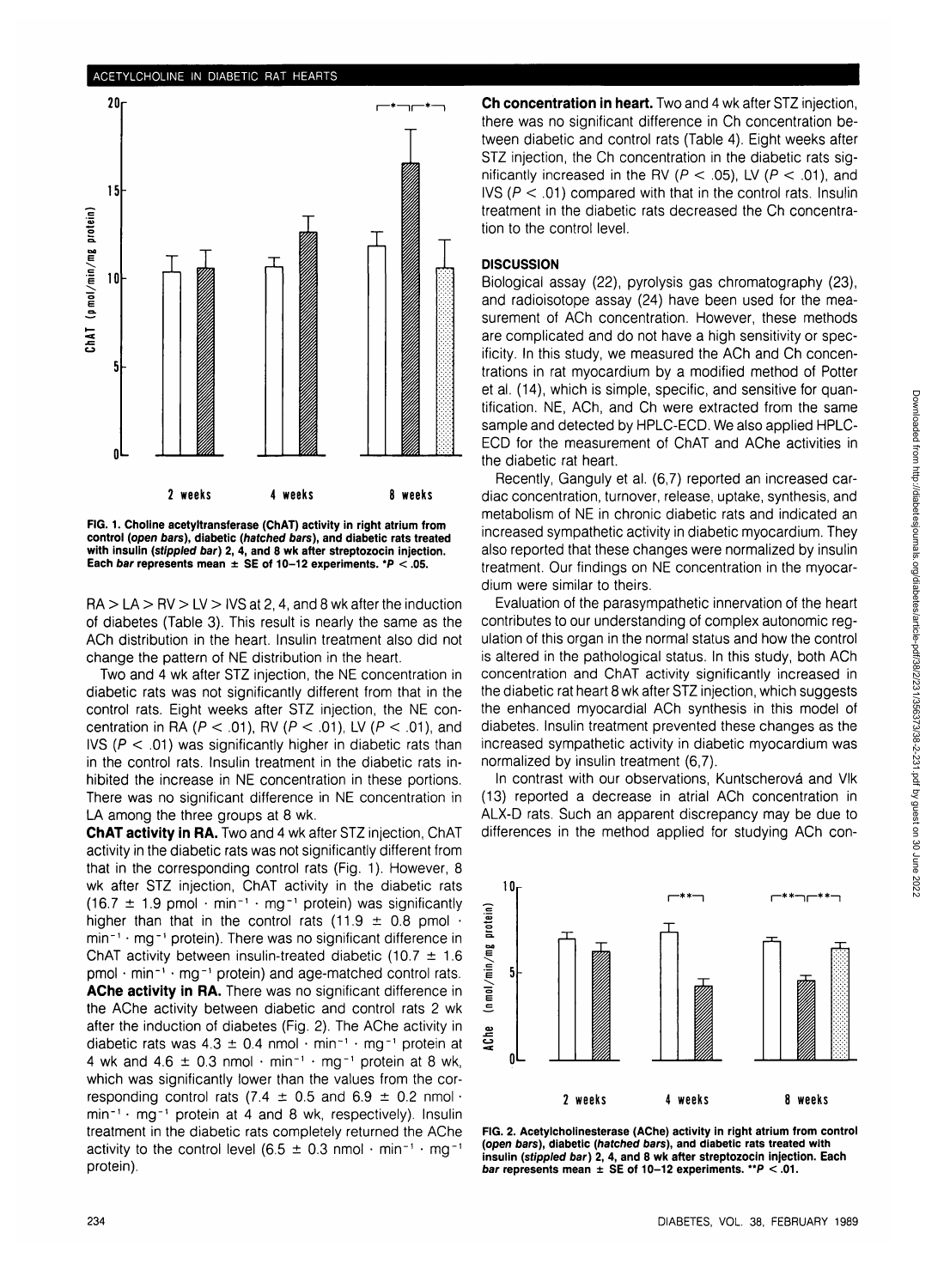#### TABLE 4 Choline concentration in rat myocardium

|                                           | 2 wk                             |                                  | 4 wk                              |                                    | 8 wk                             |                                    |                                     |
|-------------------------------------------|----------------------------------|----------------------------------|-----------------------------------|------------------------------------|----------------------------------|------------------------------------|-------------------------------------|
|                                           | Control                          | <b>Diabetic</b>                  | Control                           | Diabetic                           | Control                          | <b>Diabetic</b>                    | Diabetic $+$ insulin                |
| Right atrium                              | $150.4 \pm 7.3$                  | $158.4 \pm 7.6$                  | $150.5 \pm 3.0$                   | $162.3 \pm 8.2$                    | $137.4 \pm 6.4$                  | $152.4 \pm 10.3$                   | $140.8 \pm 8.7$                     |
| Left atrium<br>Right ventricle            | $72.5 \pm 3.9$<br>$66.5 \pm 4.6$ | $79.2 \pm 4.1$<br>$78.5 \pm 4.1$ | $103.0 \pm 4.0$<br>$94.5 \pm 5.2$ | $109.8 \pm 6.7$<br>$105.8 \pm 6.8$ | $70.2 \pm 6.3$<br>$71.3 \pm 4.6$ | $85.3 \pm 7.3$<br>$92.1 \pm 6.7^*$ | $75.3 \pm 3.6$<br>$80.5 \pm 5.7$    |
| Left ventricle<br>Interventricular septum | $51.0 \pm 3.0$<br>$58.3 \pm 5.7$ | $53.8 \pm 4.9$<br>$67.9 \pm 5.9$ | $81.3 \pm 3.3$<br>$84.0 \pm 3.0$  | $83.8 \pm 7.3$<br>$92.5 \pm 6.4$   | $53.8 \pm 2.5$<br>$62.0 \pm 2.8$ | $96.5 \pm 7.0$<br>$82.8 \pm 3.9$   | $62.4 \pm 4.81$<br>$67.7 \pm 5.0$ § |

Values are in nanomoles per gram wet weight and are means ± SE of 10-12 experiments.

 $*P < 05$  and  $\uparrow P < 01$  vs. corresponding control values.

 $\text{AP}$  < .01 and  $\text{SP}$  < .05 vs. age-matched diabetic animals.

centration and the experimental model used. Their method was a biological assay that is less sensitive and less specific compared with the HPLC-ECD. They used female albino rats. In experimental diabetes, cardiac function in male rats has been reported to differ from that in female rats (25). The time course of changes associated with their model may differ from that in this study.

There have been no reports concerning myocardial ChAT activity in diabetes. ChAT activity in spinal medulla has been reported to increase in experimental diabetes (26). Preganglionic fibers of cardiac vagal nerve are known to originate from medulla, and ChAT is thought to be produced in the cell body in medulla and transported in the axon to the site of ACh synthesis in the heart (27). Therefore, the increased ChAT activity in RA might result from the activity in spinal medulla.

There have been several lines of indirect evidence suggesting the increased ACh synthesis in diabetic hearts. The number of muscarinic receptors is decreased by chronic exposure to agonists or by inhibition of AChe, whereas it is increased by exposure to antagonists (28,29). The number of myocardial muscarinic receptors has been shown to decrease in diabetes (10). This decrease may be due to downregulation as a result of elevated levels of myocardial ACh. ACh synthesis from Ch and acetyl-CoA catalyzed by ChAT is accompanied with CoA synthesis. The myocardial level of CoA is reported to increase in diabetes (11). This could be related to the enhanced ACh synthesis in diabetes. ACh synthesis in the heart has been shown to depend on the availability of Ch (30). Therefore, the increased myocardial Ch concentration in diabetes may acclerate ACh synthesis.

A significant decrease in heart rate was observed in diabetic rats at 8 wk. Bradycardia has been a consistent finding in this model of diabetes (7,12). Possible explanations for it include alterations in sinoatrial nodal electrical activity resulting from hyperglycemia (31), glycoprotein-induced ventricular stiffness (1), decreased cardiac adrenergic receptors (12), and a decrease in circulating thyroid hormone (12). However, the precise mechanism responsible for this bradycardia is still unknown. In this study, decreased plasma T3 was observed in diabetic rats 2, 4, and 8 wk after STZ injection, whereas bradycardia developed at 8 wk coincided with the increase in ACh concentration. Because the administration of T3 to diabetic rats has been shown to fail to improve bradycardia (7), it is unlikely that decreased plasma T3 was responsible for bradycardia. The parasympathetic

nervous system has been reported to predominate over the sympathetic nervous system in the control of heart rate (32). Therefore, bradycardia may have resulted from the augmented parasympathetic activity in this model of diabetes.

Autonomic neuropathy is one of the major complications in chronic diabetes, and the cardiac vagal nerve is more prone to dysfunction than are the cardiac sympathetic nerves (33). Tomlinson and Yusof (8) have reported the predominant parasympathetic denervation of the heart with some degree of sympathetic denervation in rats induced with ALX for 8 mo. This contrast to our findings is presumably due to the difference in the duration of diabetic status. In short-term diabetes, like that produced in this study, decreased responsiveness of the heart to exogenous cholinergic and noradrenergic agonists (34,35), increased sensitivity in baroreflex (36), increased myocardial NE concentration (6,7,9), and increased myocardial noradrenergic fiber density (9) have been reported. By contrast, enhanced responsiveness of the heart to exogenous cholinergic and noradrenergic agonists (8,34), decreased sensitivity in baroreflex (36), decreased myocardial NE concentration (9), degenerated noradrenergic nerves, and the absence of cholinergic terminals in the atria (8) have been reported in long-term diabetes. Although whether similar phenomena exist in humans is not known, the functional status of the autonomic nervous system changes with time in experimental diabetes. Physiological compensatory mechanisms may exist and may also change with time. Although further investigations are required, our results seem to indicate that the cardiac parasympathetic activity was augmented to compensate for the augmented sympathetic drive in the early stage of diabetes. A similar cardiac sympathetic-parasympathetic interaction has been suggested for hypertension (16).

AChe activity, which terminates the action of ACh by hydrolysis, decreased in diabetic rats 4 and 8 wk after STZ injection. A similar observation has been demonstrated in atria (10) and in erythrocyte membrane (37) in experimental diabetes. A decrease in AChe activity may increase the concentration of ACh that affects myocardial receptors. Although AChe is less specific for cholinergic innervation compared with ACh and ChAT, the relation between the increase in ChAT activity and the decrease in AChe activity is unclear. Because a high concentration of Ch could inhibit AChe (38), the decrease in AChe activity might partly be due to the increased myocardial Ch concentration.